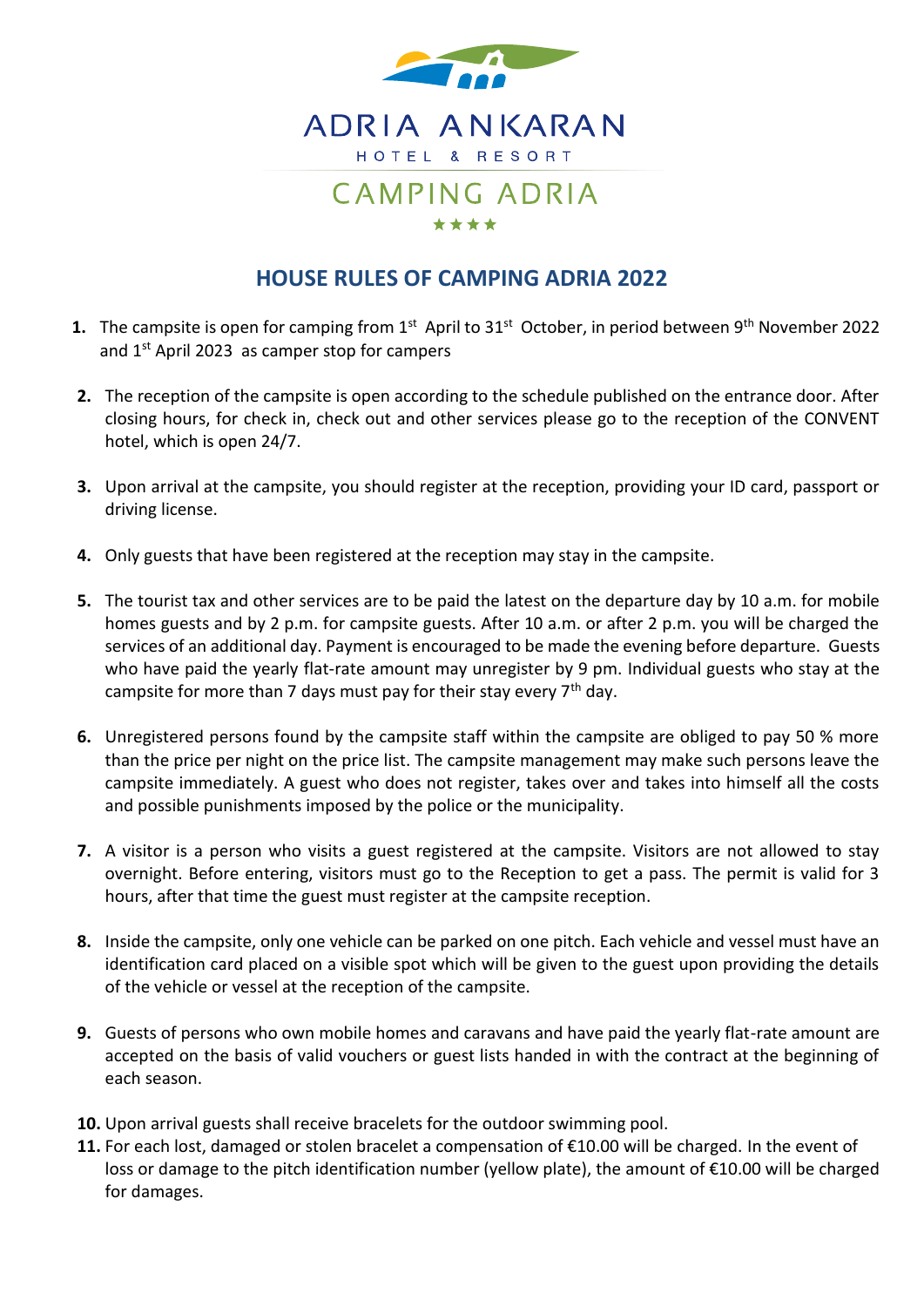- **12.** Each guest will receive the pitch identification number at the reception and should place it in a visible spot of the caravan or tent; when leaving, return it to the reception.
- **13.** Guest will receive the keys of the mobile home at the reception; on the day of your departure, it must be brought back to the reception by 10 a.m.
- **14.** During their stay at the campsite, guests are forbidden to disturb the other guests of the campsite with noise, including shouting, loud singing, excessively loud music devices, radios, TV sets and the like. The camp must have complete peace and quiet between 10 pm and 6 am. During this time, entry and exit from the campsite with vehicles is not allowed, except in exceptional cases (transport of sick or injured persons, rescue and intervention vehicles). During the night, guests can report violations of the house rules to the reception desk or to the security guard at the phone number that is found on the map of the campsite. The campsite management may revoke hospitality to guests that cause noise which disturbs other guests.
- **15.** The campsite is not liable for lost, stolen or damaged items belonging to guests, nor for accidents or damages to items belonging to the guest of the campsite caused by force majeure (flood, fire, earthquake, storm) or by third parties. The campsite is also not liable for damages to vehicles parked inside or outside the campsite.
- **16.** All guests of the campsite are required to separate waste and to take the trash bags daily to the central waste collection area located close to the reception. In opposite case - for the disposal of waste outside the designated area, a fine will be charged to the guest € 10.00 - as compensation for the performed work of the implementation of the disposal of waste by the camp staff. Guest is responsible for the cleanliness of the plot and its surroundings. In case of mice / rats / cockroaches, etc. campsite is not responsible for reimbursing any of this incurring damage. If the violation is repeated despite warnings, hospitality can be denied or cancelled at the campsite.
- **17.** The campsite declines any responsibility for those bathing outside the designated beach area. When bathing on the official beach, you must follow the rules of the beach. During the night, between 10 pm and 6 am, it is forbidden to stay at the beach.
- **18.** Money, jewellery and securities can be placed in the safe at the campsite reception for an additional fee.
- **19.** Please kindly bring any found objects to the campsite reception.
- **20.** In case of fire, call 112 or campsite reception. Fire extinguishers are installed in visible places throughout the camp so they can be used in the event of fire. The regulations in case of fire are displayed in the sanitary buildings and act according to the instructions.
- **21.** The pitch is determined by the campsite staff upon proposal of the guest.
- **22.** Dogs must be checked in at receptions. Dogs can be walked only on a leash, each owner is responsible for the behaviour of the animal and for the disposal of its droppings. The beach for dogs is marked on the shore by the sea. In the event that the owner of the dog does not dispose of the droppings of his/her dog, he/she is obliged to pay € 10.00 as compensation for disposing of the faeces, which is carried out by the campsite staff. Unregistered pets are considered to be a serious breach of the house rules, which may result in the termination of the owner's stay at the campsite. In the event of loss of the numbered plate for animals, a compensation of € 10.00 will be required before leaving the campsite.
- **23.** You are especially requested to abide by the following rules: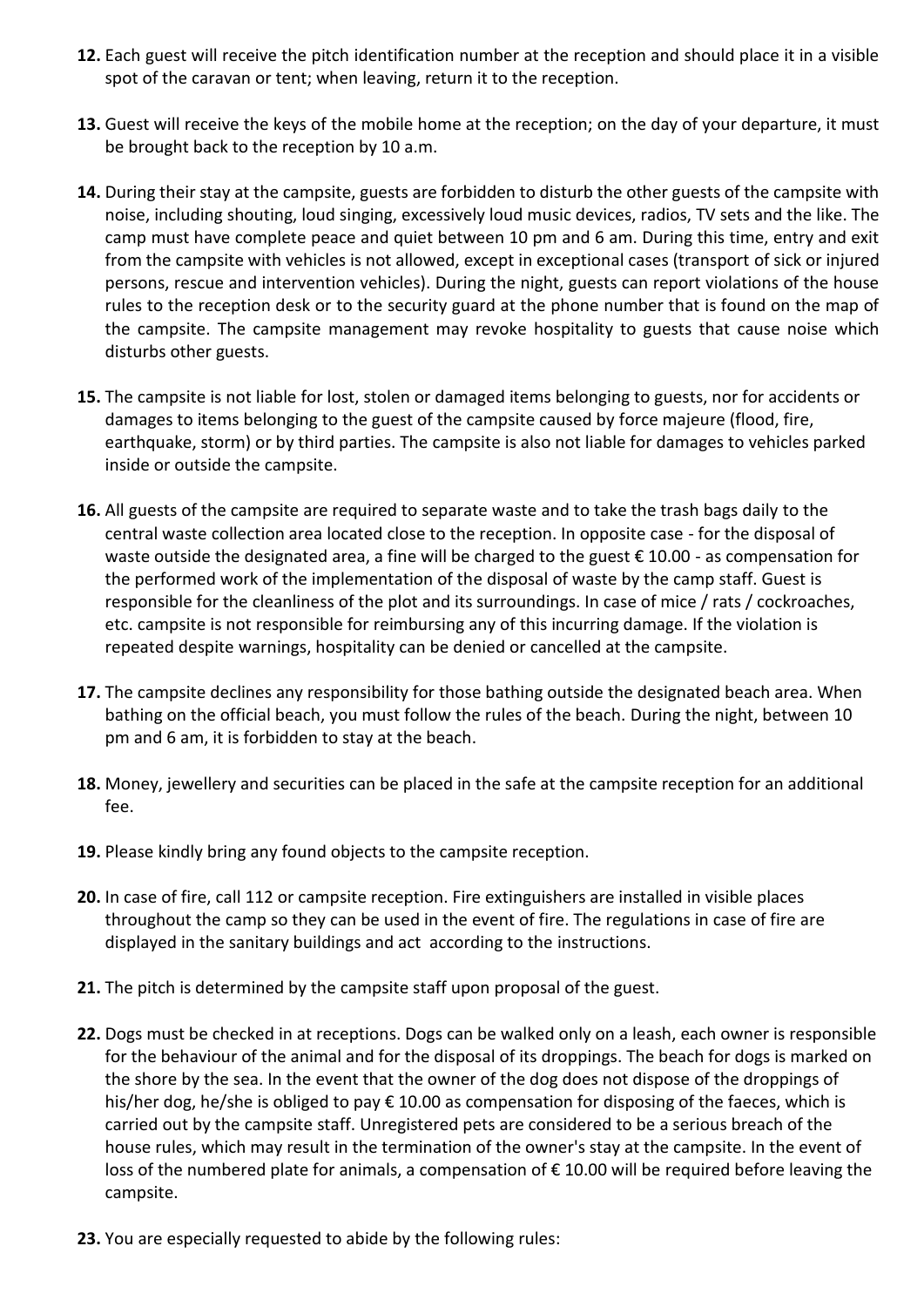- keep the campsite clean and orderly,
- walk your dog to relieve itself in the area designated as dog toilet,
- use water and electricity judiciously,
- parents should accompany children to the toilettes,
- do not disturb your neighbours and the general tranquillity in the campsite with your radio, TV set, musical instruments or otherwise.
- **24.** The following activities are not allowed in the campsite:
	- building an open fire,
	- bringing explosive and highly flammable materials,
	- driving over 10 km/h,
	- leaving garbage outside waste containers,
	- leaving bulky waste,
	- leaving dogs without a leash,
	- taking dogs to the campsite beach,
	- changing the area and land (building, digging ditches, enclosing space with wire or wire fences, cutting or breaking trees, building one's own plumbing, drains or electrical installations and changing the campsite in any way),
	- use water to wash cars and water plants
	- building extensions and changing the surroundings of the mobile homes without prior written consent of the campsite management,
	- leave working electrical or gas appliances unsupervised.
- **25.** The campsite staff may perform checks of the campsite occupancy, pets, vehicles and vessels. In case of irregularities, the guest is obliged to pay twice the price of the service given in the individual camping price list for the current year; in the event that a breach occurs the camp management may impose a measure on such a person to leave the camp immediately. A guest who does not register shall assume and bear in full all costs and any penalties imposed by the police or the municipal police for non registration.
- **26.** After the termination of their right to stay in the campsite, the campsite guests must remove their caravans, tents, mobile homes and other objects. If after the termination of their right to stay or pitch renting the campsite guests do not remove all their objects, the campsite has the right to sell said objects to repay the debt, after notifying the guest one month before the sale. Expenses incurred due to the storage of these movable objects after the termination of the guest's right to stay will be charged as per the current price list and added to the debt.
- **27.** In case of a storm alarm, another natural disaster or other weather phenomenon that could endanger the campsite guests, the campsite staff may evacuate campsite guests to the parking areas of the hotel, or to facilities or other areas in the resort. In the event of the evacuation, campsite guests are obliged to implement the instructions of the campsite's staff. The campsite does not take any responsibility for damage that is a result of storms, fire or any other force majeure.
- **28.** The personal data manager is ADRIA Turistično podjetje d.o.o., Jadranska cesta 25, SI-6280 Ankaran, which collects and processes them in accordance with the legislation in the field of personal data protection and in accordance with the adopted rules on the protection of personal data. The administrator will use your personal information only for the purposes described in the policy and necessary for the implementation of the house rules and will not forward them to third parties. The rules on the protection of personal data are available to guests at the reception desk of the camp.
- **29.** We want our guests to feel safe and relaxed, and we want our employees to ensure dignity and a healthy working environment. That is why we reserve all the right to refuse a guest or cancel the stay in the widest sense as permitted by applicable law where: